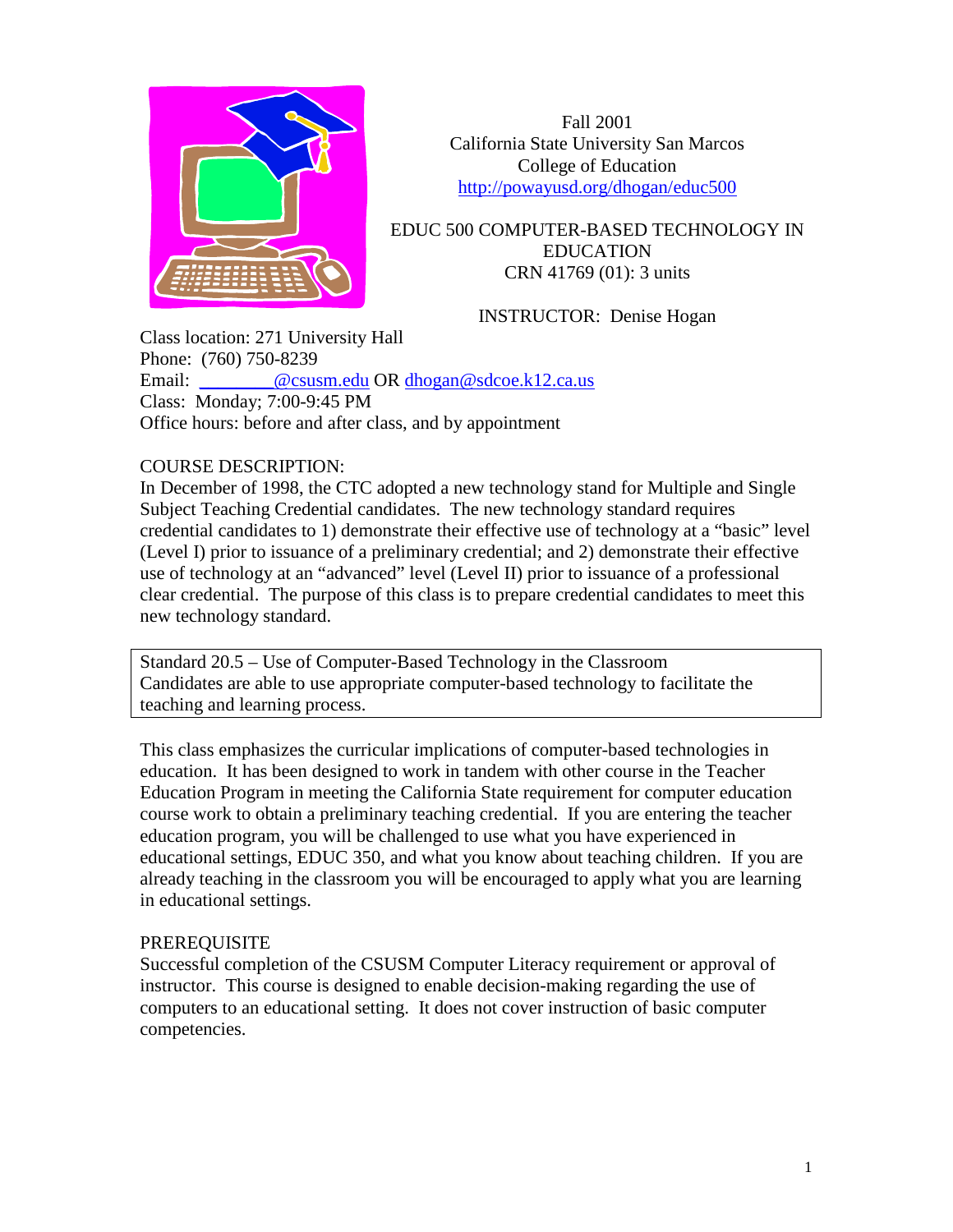## REQUIRED TEXT AND MATERIALS

- ♦ *Teachers Discovering Computers: Integrating Technology in the Classroom* (Shelly and Cashman)
- ♦ Five disks 1.4 MB, PC or Mac Format (Label your name on each.)
- ♦ Pay for Print Card: May be purchased in Academic Hall 202
- ♦ Optional- Zip disk for heavier duty storage of Multi-media files

# HIGHLY RECOMMENDED

*NETS for Students: Connecting Curriculum and Technology*. (2000). International Society for Technology in Education (ISTE) ISBN 1-56484-150-2

# OPTIONAL RESOURCES

- Bowers, C.A. 1988*. The Cultural Dimensions of Educational Computing*. Teachers College: New York, NY.
- Cummins, Jim and Sayers, Dennis. 1995 *Brave New Schools: Challenging cultural literacy through global learning networks*. St. Martin's Press: NY.
- National Educational Technology Standards for Teachers: *NETS Book*

## **COE Mission Statement**

The mission of the College of Education Community is to collaboratively transform public education by preparing thoughtful educators and advancing professional practices. We are committed to diversity, educational equity and social justice, exemplified through reflective teaching, life-long learning, innovative research and on-going service. Our practices demonstrate a commitment to student centered education, diversity, collaboration, professionalism, and shared governance.

## COURSE OBJECTIVES:

This class will help you to:

- $\triangleleft$  Gain proficiency in the use of computers
- ♦ Make informed and critically reflective decisions regarding the choice, use and creation of educational technology applications

The following required competencies for all California teachers have been established by legislation. Commencing January 1, 2000, the minimum requirements for the preliminary multiple subject or single subject credential include demonstration of the ability to do the following:

- 1) Identify issues involved in the access to, use of, and control of computer-based technologies, including, but not limited to:
	- a) The impact of technology upon the learning process;
	- b) The moral, legal, and ethical implications, including copyright infringement;
	- c) The economic and social implications of that access, use, and control, including the need to provide equitable access to technology.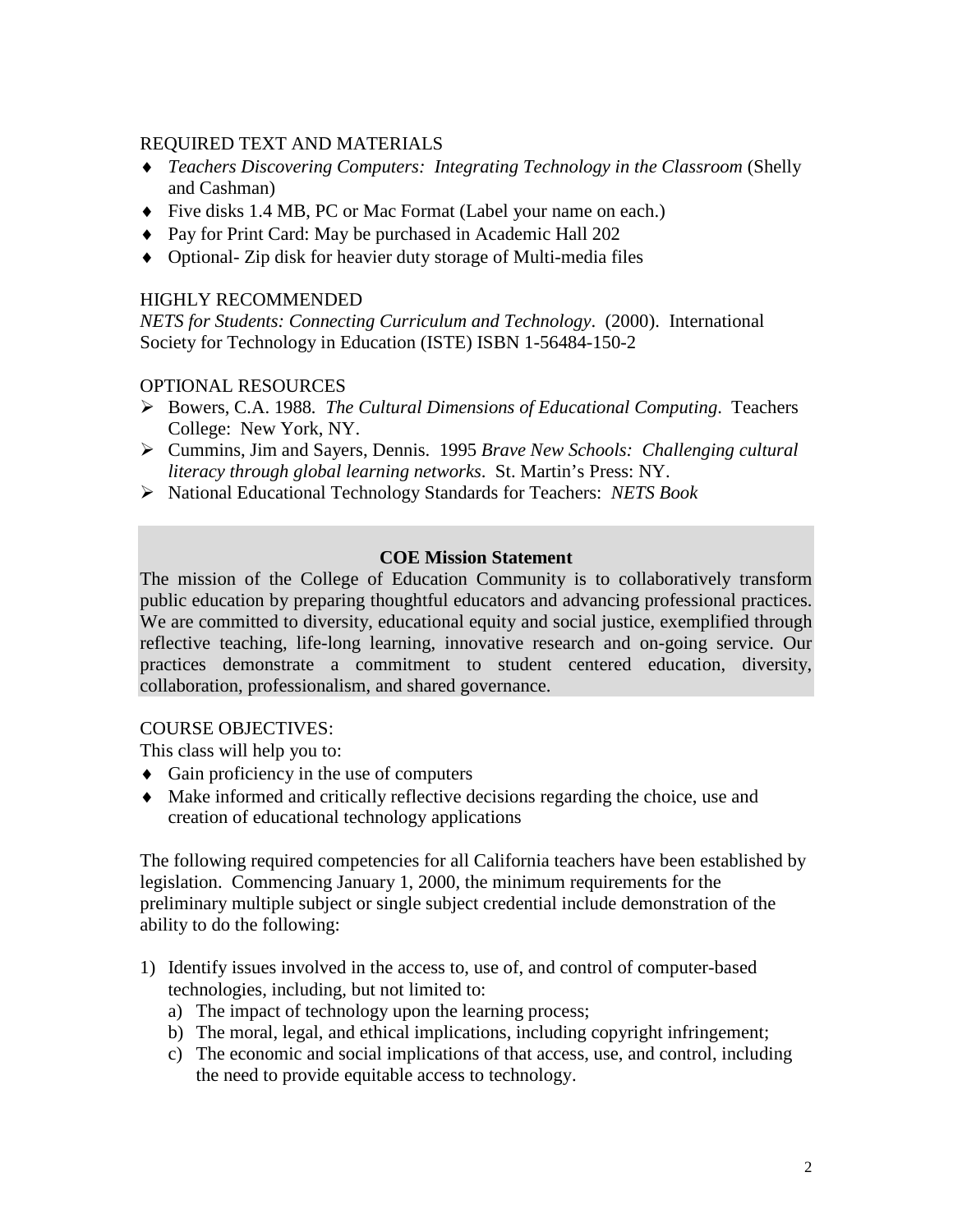- 2) Demonstrate, within appropriate subject areas and grade levels, the application and use of computer-based technology as a tool to enhance the development of problem solving skills, critical thinking skills, or creative processes through course-based projects and demonstrations lessons. Demonstrate knowledge of basic operations, terminology, and capabilities of computer-based technology and the use of computer hardware, software, and system components.
- 3) Appropriate to the subject area and grade level, demonstrate a basic understanding of and ability to use representative programs from each of the following categories:
	- a) Computer applications and electronic tools, such as word processing, data bases, graphics, spreadsheets, telecommunications (including email), portfolio management;
	- b) Technology-based activities, such as simulations, demonstrations, tutorials, drill and practice, and interactive software;
	- c) Utility programs for classroom administration, such as those for record keeping, gradebook, lesson planning, generating instructional materials, and managing instruction.
- 4) Demonstrate the application and use of computer-based technologies as tools to enable the development of problem-solving skills, critical thinking skills, and creative processes. Examples of such skills and processes are: gathering and analyzing data, generating and testing hypotheses, classifying, comparing and contrasting, inferring, evaluating and composing and designing.

## ADMINISTRATIVE REQUIREMENTS OF STUDENTS

This class will utilize distributed learning instructional strategies. Students must keep up with class assignments from week to week and will need to complete the lab assignments in both on-campus or off-campus locations. Plan to spend up to seven hours out of class each week to complete required readings, communicate with email, complete or expand lab assignments and to gain familiarity with educational technology applications.

Students are required to keep a copy of all work and are expected to submit examples of best practice for their portfolio evaluation. All proof of work accomplished is the responsibility of the student. Students will construct a notebook, portfolio, including disk(s) of the work done over the semester to serve as a professional portfolio and sampling of technology accomplishments. In some cases assignments may be completed within the allotted class time.

Please be sure to read and understand the CSUSM policy on plagiarism and cheating, as it will be strictly enforced. Academic dishonesty including plagiarism or copyright infringement will be reported to the University and will result in a course grade of F.

#### ATTENDANCE POLICY

Due to the dynamic and interactive nature of this course, all students are expected to attend specifically designated classes and communicate regularly with email study groups and instructor to participate in distributed learning activities. Attendance for Ed500 is measured by the degree of active participation both online and in class, the quality of lab assignments, and the degree of investment as evidenced by positive interaction with professor and peers. Should the student have extenuating circumstances, s/he should contact the instructor as soon as possible.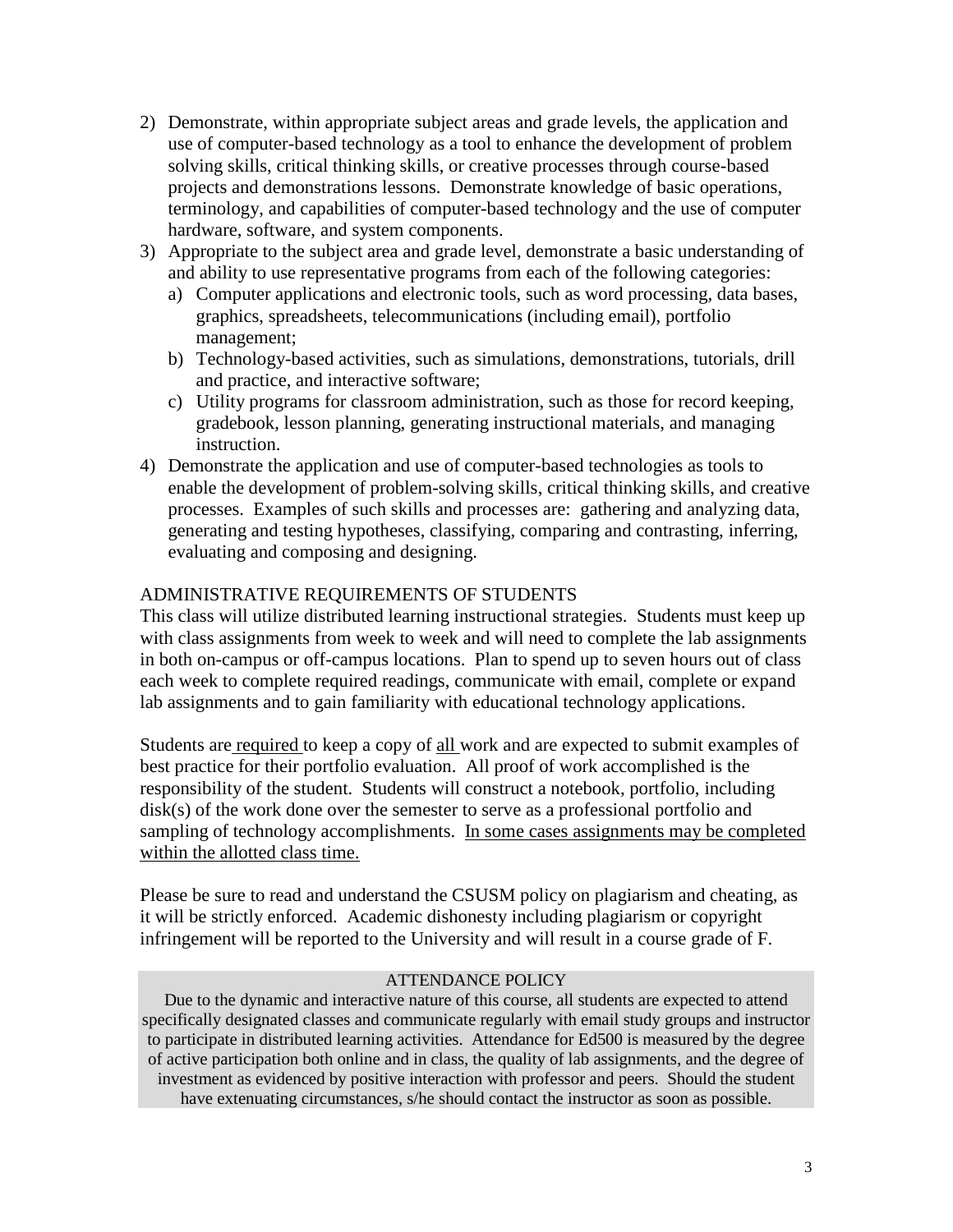### REQUIREMENTS AND EVALUATION:

California State University San Marcos has adopted an all-university writing requirement. In each course, students are required to write at least 2500 words in essays, exercises, papers and examinations.

### **Quizzes, Labs, and Assignments**

Quizzes will cover any material taught during the class lessons or assigned readings. Labs will reflect work done at the computers. Assignments will be made to reinforce concepts covered in class and to provide adequate practice. Dependability and promptness are expected. Late assignments will receive reduced points. If you find you cannot be in class, please make sure another class member delivers your assignment. All assignments should be prepared in a digitized format and printed out free of spelling and/or grammar mistakes. Back up your work regularly. (Note: Email and WebCT assignment = 5 points each; all other assignments =  $10-15$  points; Quiz = 30 points).

### **Assignment Evaluation**

Maximum points for an assignment (may be 15, 10 or 5 points) will be given when: all components of the assignment have been completed to the fullest extent and submitted on time, no grammar or spelling errors are evident, and student has shown understanding of the course concepts addressed in the assignment. Points are deducted for late or incomplete work, or when the quality of the work does not reflect a graduate level.

## **Portfolio Assessment and Final Project**

Critical Analysis: This class requires that you engage in self-reflection to assess the degree to which you have comprehended and are able to apply the concepts covered in this class. You are required to create a portfolio of appropriate samples from your class



assignments that you believe best reflect your progress and growth. These may include, but not be limited to the following: samples of word-processed documents, database or spreadsheet projects, PowerPoint or Hyperstudio presentations, and telecommunication assignments. (Your portfolio will be submitted with 6 samples and reflections, organized in a folder with a table of contents.)

Reflection: From your portfolio samples, select two that are most meaningful to you. Using a word processor, compose a critical reflection describing (a) why you selected these two to write about, (b) what did you enjoy about completing them? (c) what challenges did they present? (d) how did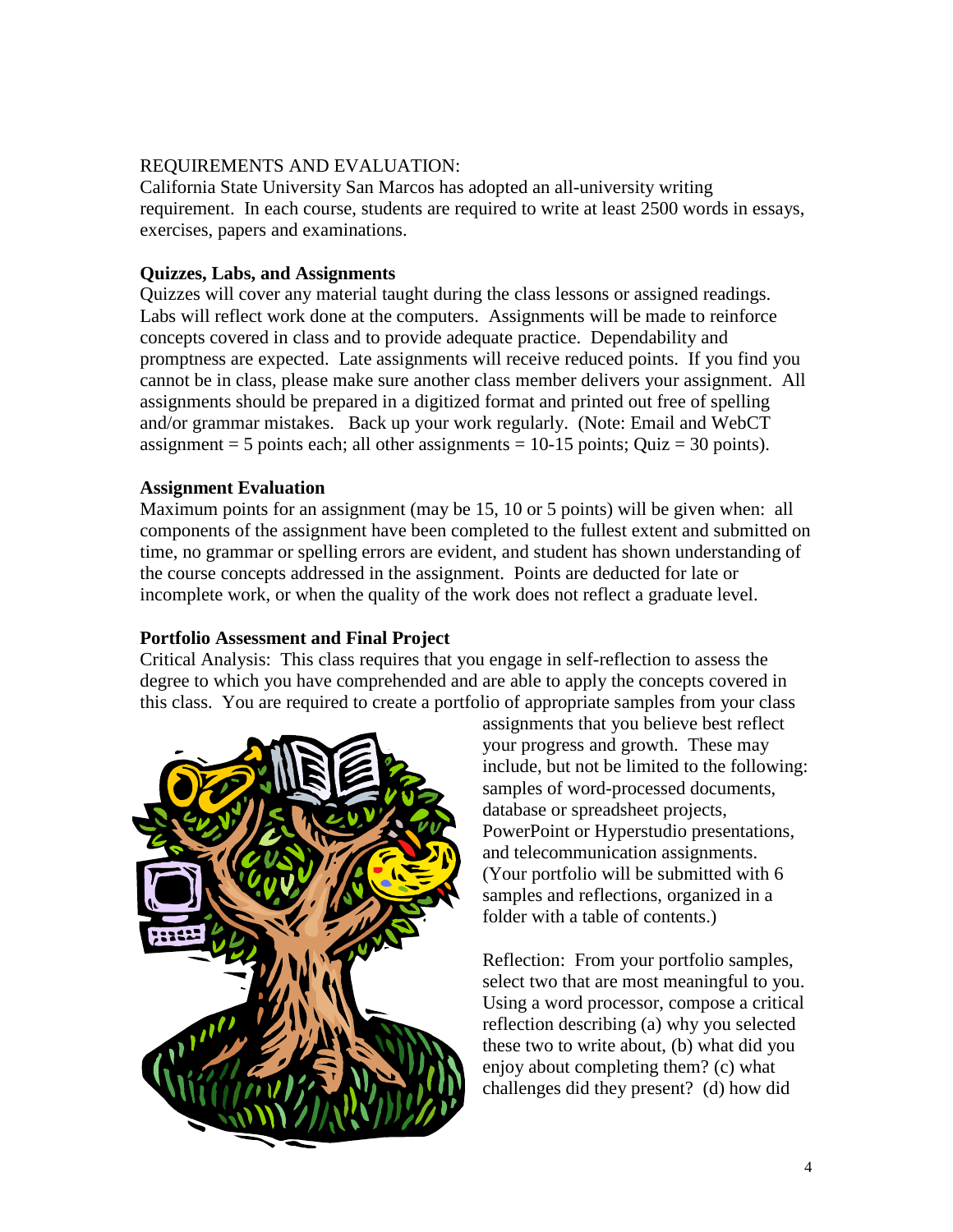you overcome any obstacles? (e) what did you learn from those assignments? And most importantly……(f) how would you change your work now that you have had time to reflect? (These questions equal three double spaced, 12-point Times Roman Font pages, which are submitted within your portfolio.)

Synthesis: From the items in your portfolio, select one application that you would like to investigate further. Develop a project beyond what the original assignment required. Expand your skills in the application to a higher degree (instructor approval required). The goal of this component is to demonstrate your ability to identify, act on, and achieve goals for self-learning with educational applications of technology. (Final Project). This project will be presented to the class prior to the week of finals.

Application: Using the Lesson Plan Template specified, create a lesson utilizing technology to teach a particular content or skill (developed in the final project). Describe the target population (including age), curriculum standards, instructional objectives, instructional plan for implementation, and methods of evaluation. If you have not previously taught in the classroom, take your plan to a classroom teacher and get feedback before you present to our class. This lesson plan will coincide with the Synthesis (Final Project). Make enough copies to give each member of our class a copy when you present.

# CLASS INVESTMENT

Your investment in this class is demonstrated through regular class attendance and participation, through active, constructive and creative contributions – both online and in class, and through participation in cooperative collaborative learning. The past experience, teaching and computer expertise of class members will benefit everyone and provide a valuable resource for the class.

 $50\%$  = labs and assignments 30%= quizzes, portfolio and final project 20%= class investment (attendance and participation)

GRADING PROCEDURE AND ASSIGNMENTS Grading is calculated on the standard of



| $94-100 = A$ | $87 - 89 = B +$ | $80 - 83 = B -$ | $74 - 76 = 0$ | $60-69=D$      |
|--------------|-----------------|-----------------|---------------|----------------|
| $90-93=A-$   | $84 - 86 = B$   | $77 - 79 = C +$ | $70-73=C-$    | Below $60 = F$ |

Note – You must have a B average in your teacher education courses.

## Statement of CLAD Emphasis

In 1992, the College of Education voted to infuse Crosscultural, Language and Academic Development (CLAD) competencies across the curriculum. The CLAD competencies are attached to this syllabus and the competencies covered are highlighted.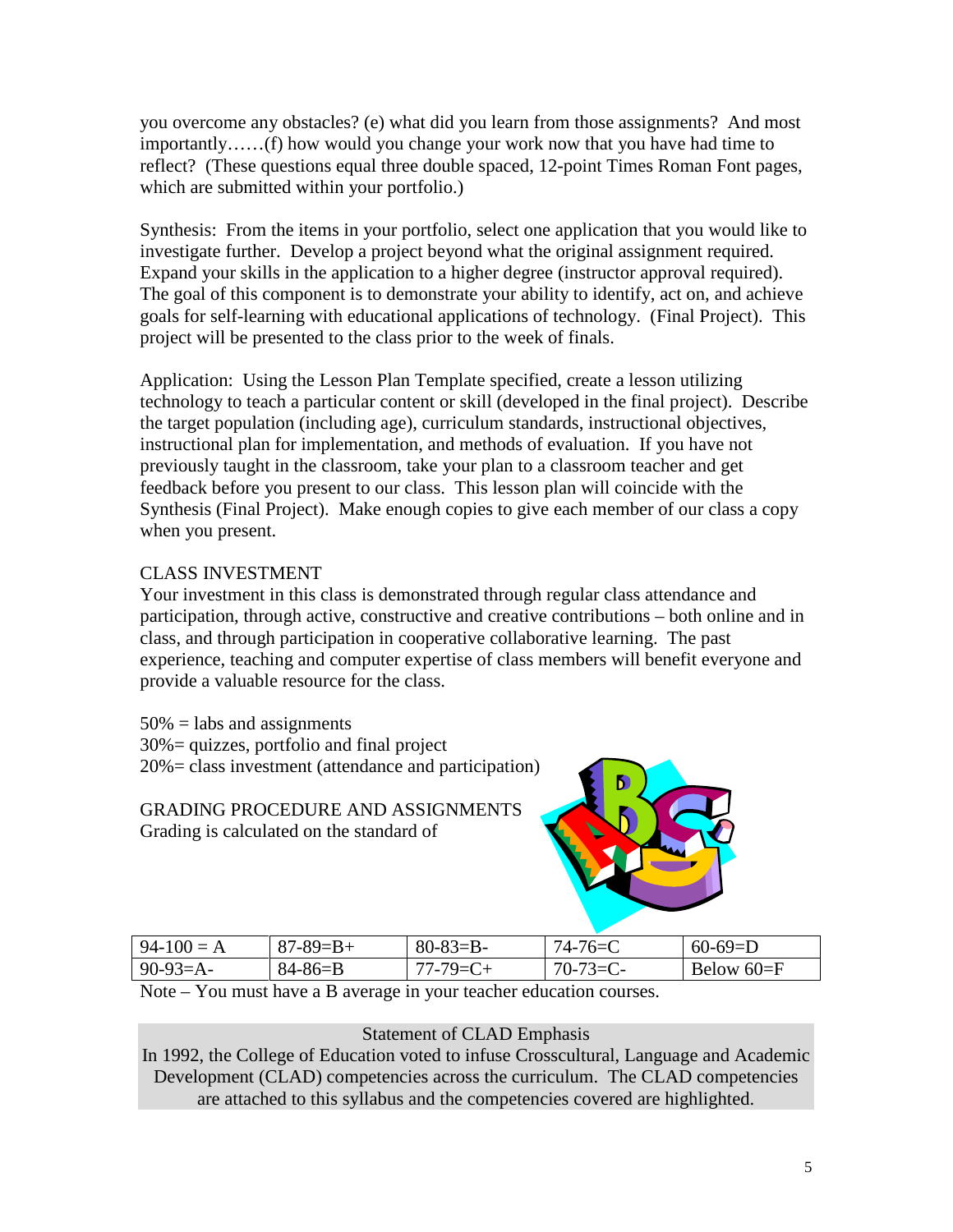## **Definitions**

The following definitions are applied from SEC. 2. Section 44259.3 Education Code:

- 1) "Educational technology" means the use of computer-based technology in instruction.
- 2) "Computer-based technology" means technologies based on the computer, such as telecommunications, interactive video, and compact disks.
- 3) "System components" means hardware and inclusives, but is no limited to printers, monitors, modems, disk drives, scanners, video capture devices, video projection devices, compact disk-read only memory (CD-ROM), and other peripherals that work together in a system.
- 4) "Telecommunications" means the use of computers, modems, and telephone lines to move voice, video information, and data over distances.
- 5) "Networking" means terminals or computers, or both, linked for the purpose of moving information and data over distances.
- 6) "Course-based project" means and end of course or challenge requirement for the purpose of demonstrating technology competency, especially computer centered subject area expertise.
- 7) "Authoring software" means text, graphics, photos, pictures, video, and sound are typically sewn together into a project using authoring software. These software tools are designed to manage multimedia elements and provide user interaction.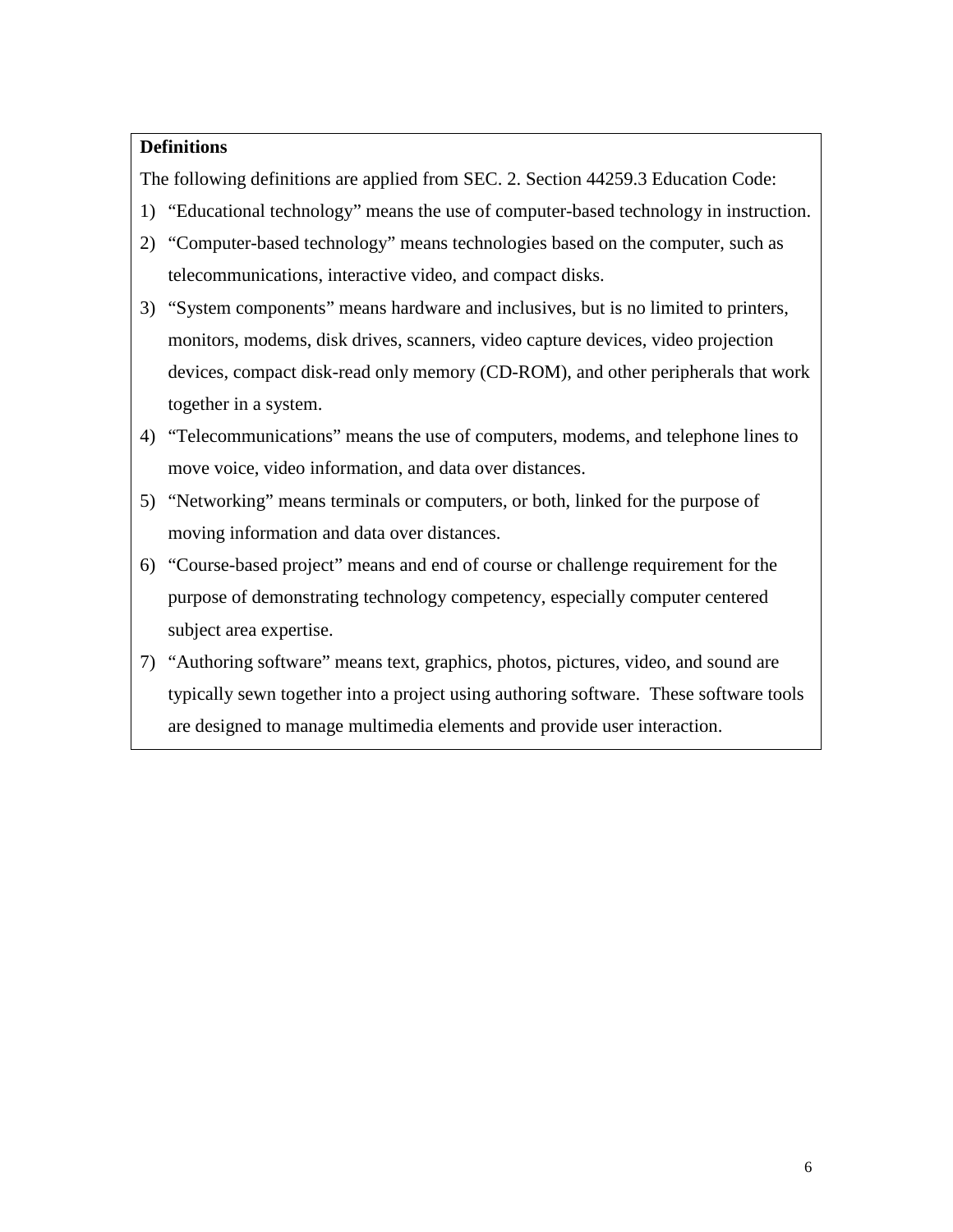

Course Calendar Fall 2001 California State University San Marcos College of Education **This is a tentative calendar. To get the most current updates, check the course web site at:** <http://powayusd.org/dhogan/educ500>

> EDUC 500 COMPUTER-BASED TECHNOLOGY IN EDUCATION CRN 41769 (01): 3 units

> > INSTRUCTOR: Denise Hogan

| Week                     | Topic                                                      | Assignments                                                                                                                                                |
|--------------------------|------------------------------------------------------------|------------------------------------------------------------------------------------------------------------------------------------------------------------|
| 8/27                     | Basic Skills, Standards for Technology,<br>Word processing | CTAP Online assessment - record your log-in name and password<br>3 paragraph, word processed, introductory letter in which you describe your experience in |
| *no class                |                                                            | education, your experience with educational technology and your expectations for this class-                                                               |
| next                     |                                                            | hard copy due next class period                                                                                                                            |
| Monday                   |                                                            | Read Chap.1 of text (Supplement on online at http://sesite.com/tdc) - define the vocabulary for                                                            |
|                          |                                                            | this chapter, OR for extra points make a crossword puzzle with the words at puzzlemaker.com                                                                |
| $\overline{2}$           | Internet Issues of access to technology                    | Email to collaborate                                                                                                                                       |
| 9/10                     |                                                            | Web worksheet - due next class period                                                                                                                      |
|                          |                                                            | Read Chap.2                                                                                                                                                |
| 3                        | Email, Intro & attachments, uses in                        | Seven Steps Activity- due next class period                                                                                                                |
| 9/17                     | classrooms parents, students, key-pals                     | Read Chap.3                                                                                                                                                |
|                          |                                                            |                                                                                                                                                            |
| $\overline{4}$           | Threaded discussions, desktop publishing                   | WebCT, threaded discussion on readings                                                                                                                     |
| 9/24                     |                                                            | <b>Class Newsletter</b>                                                                                                                                    |
|                          |                                                            | Read Chap.4                                                                                                                                                |
| 5                        | New Technologies, Videoconferencing                        | Email reflection on uses of the web for accessing information                                                                                              |
| 10/1                     | with Katie Beedon of PacBell and                           | Read Chap.5                                                                                                                                                |
|                          | Marycay Densmore, IPACS & wireless,                        |                                                                                                                                                            |
|                          | streaming video                                            |                                                                                                                                                            |
| 6                        | Evaluate software with MTV?                                | Rubric to evaluate 3 kinds of software                                                                                                                     |
| $10/8$<br>$\overline{7}$ |                                                            | Multimedia lesson                                                                                                                                          |
| 10/15                    | Presentation software, PowerPoint and<br>Hyperstudio       |                                                                                                                                                            |
| $\,8\,$                  | <b>MIDTERM</b>                                             | Set up a gradebook to organize information for a student project                                                                                           |
| 10/22                    | Database, spreadsheets, grading programs                   |                                                                                                                                                            |
| 9                        | Copyright issues with Stacey Campo &                       | Email reflection on copyright and ethical use                                                                                                              |
| 10/29                    | Effective uses of Technology                               | Email ideas for final projects                                                                                                                             |
|                          | Professional Reading                                       |                                                                                                                                                            |